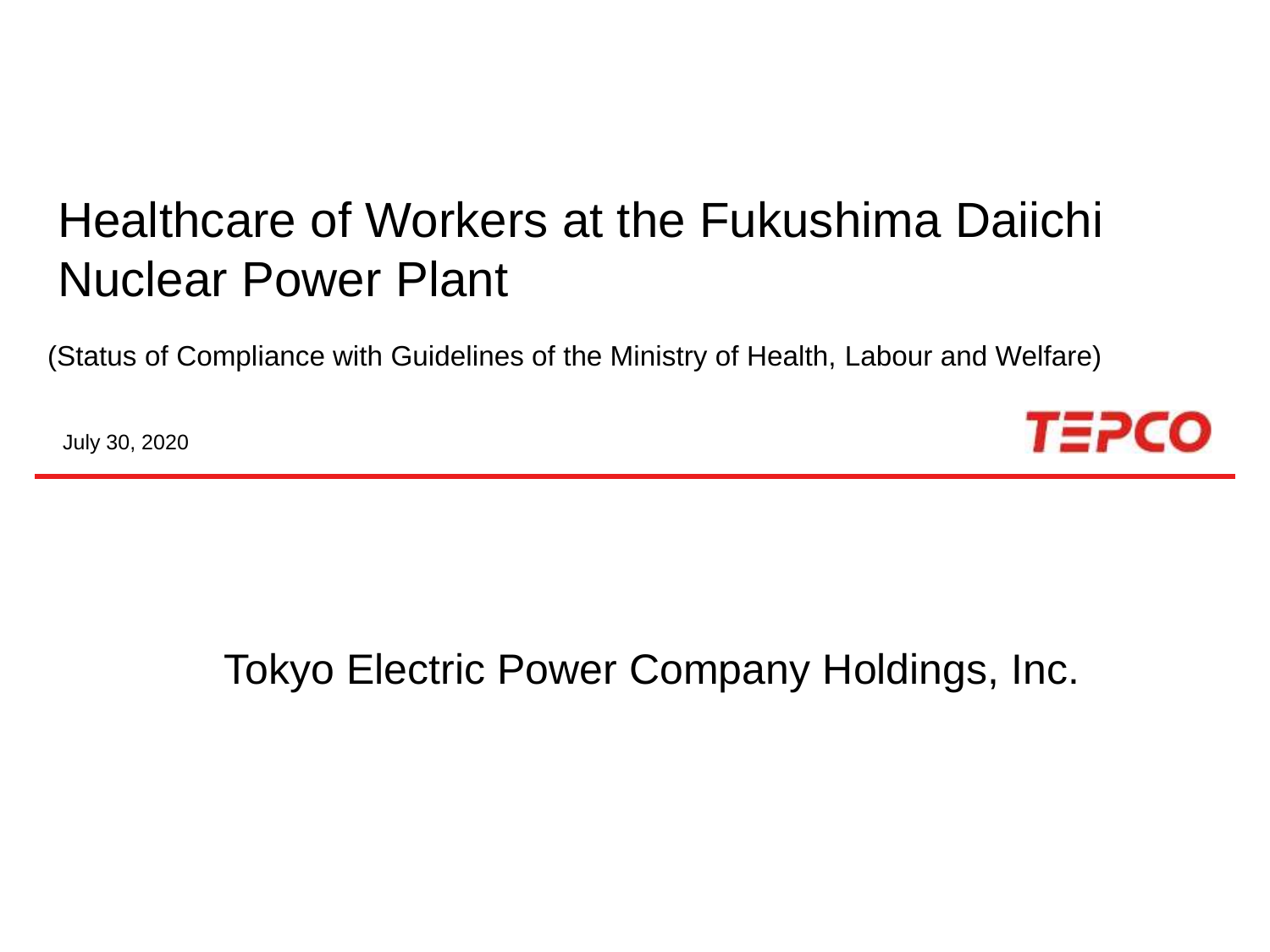

### **As measures for the healthcare of the workers at the Fukushima Daiichi Nuclear Power Plant, the primary contractors and TEPCO have established and are using a system to address the following workers.**

- ・Target: Workers who have been determined through medical examinations to **"require thorough examinations," "require medical treatment," or "require continued medical treatment."** \*1
- ・Purpose: Ensuring that the above workers **have consulted a doctor and, as needed, have been subject to appropriate work-related relief measures.**
- \*1 Applicable laws and regulations require that radiation workers should receive medical examinations before they start working as radiation workers and subsequently twice a year. Each determination of the above is based on the results of these medical examinations.

#### <Background>

- As a response to the guidelines of the Ministry of Health, Labour and Welfare, we started to use the systemin July/August 2016 (partially in August), with assistance from the primary contractors and using the specific goals and guidance provided by the University of Occupational and Environmental Health, Japan.
- For the time being, the status of health management will be checked based on quarterly reports from each primary contractor.

(Starting with the 2nd quarter of FY 2016, the status of health management has been reported at meetings by the office for meetings of the team for addressing decommissioning and contaminated water issues.)

• **This report contains information about the health management status in the 4th quarter of FY 2019 covering the medical examinations for January–March) and about the follow-up statuses in the 3rd quarter and earlier.** ⇒ The summary is shown on pages 2 and 3.

#### [Specific Goals]

TEPCO and the primary contractors must ensure that the workers of the relevant subcontractors:

- 1) Receive necessary medical examinations on a periodic basis;
- 2) Consult a doctor if they have been determined through a medical examination to require medical treatment or a thorough examination;
- 3) Continue to receive necessary medical treatment at least while working at the site of the Fukushima Daiichi Nuclear Power Plant if they have been determined by a doctor to require medical treatment;
- 4) Are treated according to necessary actions including appropriate work-related relief measures based on the results of periodic medical examinations; and/or
- 5) Are subject to appropriate work-related relief measures, with their implementation status being continuously checked and the measures being continuously reviewed.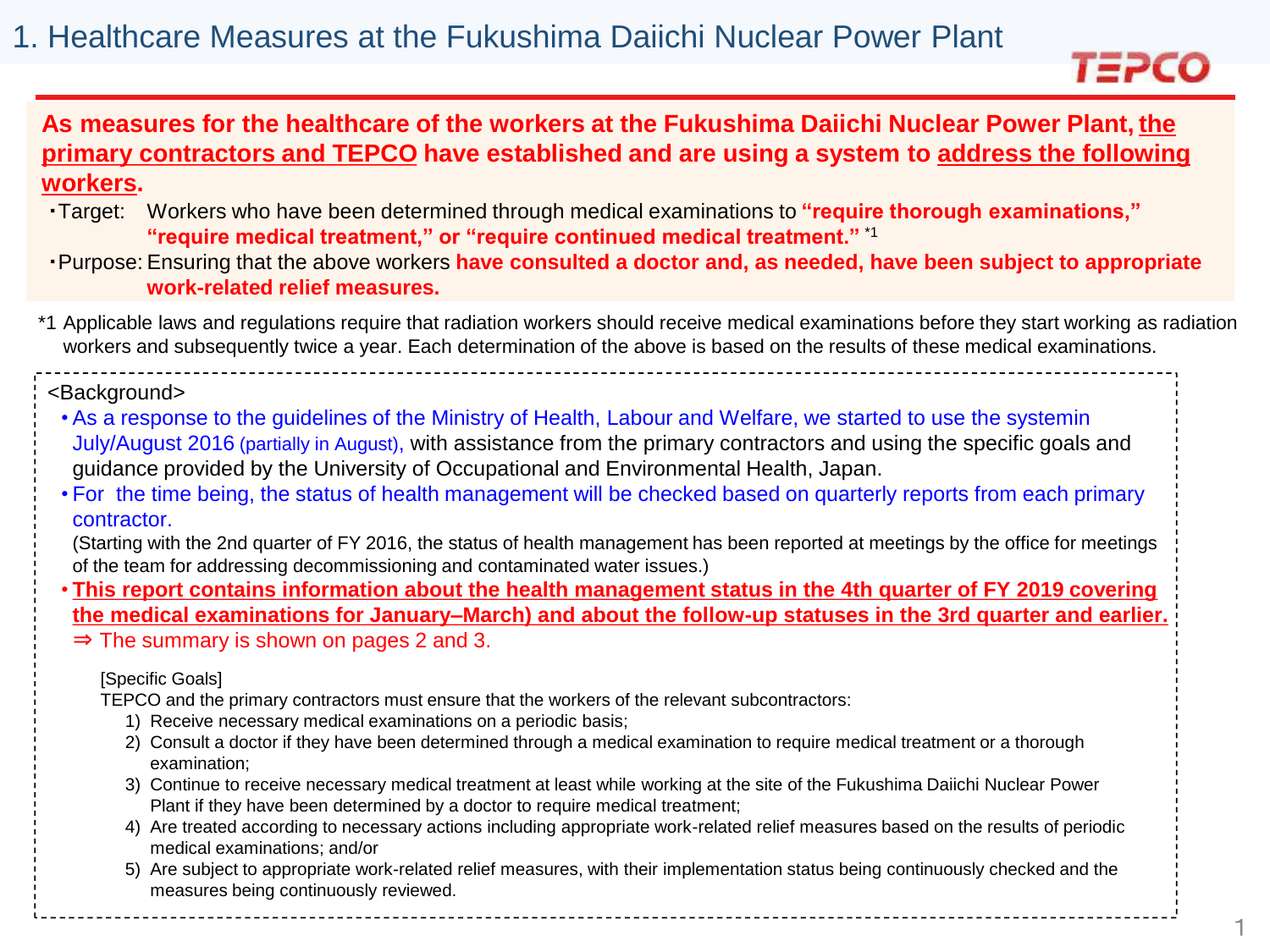#### 2. Results: Summarizing the Status of Management for Medical Examinations in the 4th Quarter of FY2019 *TEPCO*

**Results: summarizing the status of management for medical examinations conducted in the 4th quarter (January–March)**

- **(1) The workers' reception of medical examinations and the results** [No. of offices covered: 53 (primary contractors: 50)]
	- A total of 3,581 workers received medical examinations during the period, and 106 workers (3% of all workers) were determined to "require thorough examinations". (825 workers (23% of all workers) were determined to "require thorough examinations," "require medical treatment," or "require continued medical treatment.")

## **(2) Status of those determined to "require thorough examinations"**

- The reports from the primary contractors indicated that 71% of the workers had already received thorough examinations and had been subject to appropriate work-related relief measures by the companies, as needed (A); if those who were expected to be subject to appropriate measures soon (B) were included, the achievement rate was 94%.
- All contractors are appropriately implementing the guidance and management under the established system.
- 6% of the workers concerned replied that they had not received medical examinations after they had been given guidance (C). Their subsequent statuses will be checked through the next reports for the 1st quarter of FY2020.

・Number of workers determined to "require thorough examinations": 106 **Status** 

- A (workers have received thorough exams and, as necessary, the companies have applied appropriate work-related relief measures to the workers) and the workers of the workers of the workers of the workers of the workers of the workers of the  $75$
- B (Workers are undergoing examinations) 25
- C (Workers have not yet received thorough exams after guidance) 6



⇒ The primary contractors are appropriately reporting the statuses, indicating that the systems built by them are effectively functioning, and are even able to identify how the workers are addressed by the relevant subcontractors.

Note: The numbers of workers indicated are simple sums of those reported from each company. Some workers may have been counted more than once if they were relocated or if the system counted workers on a per medical examination category. The same applies to the figures on the next page.